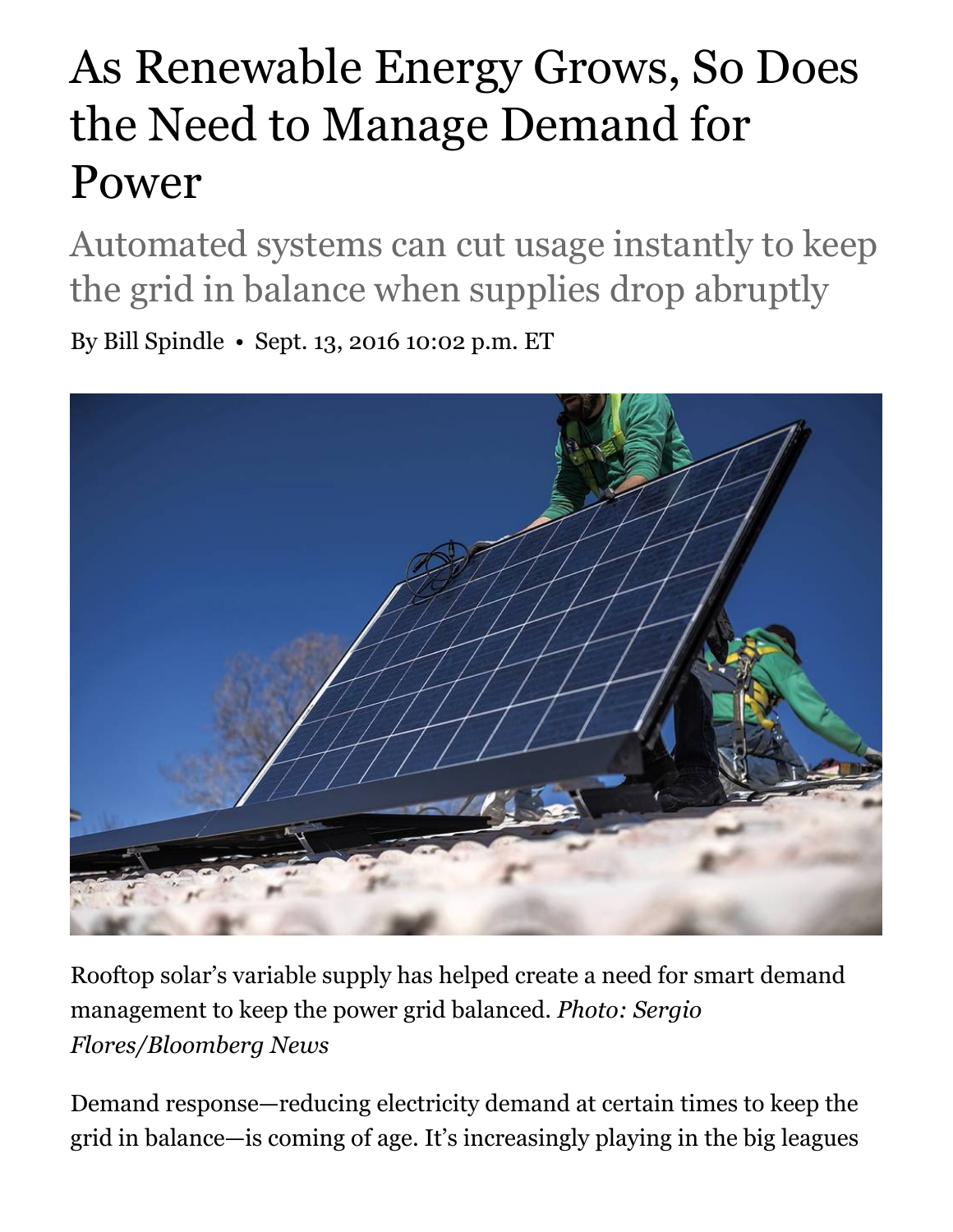of the power sector and helping reshape the electricity system.

Mike Gordon was present at the birth of demand response in 2001. Back then, the company he co-founded, Joule Assets, and others like it simply rounded up a few big corporate electricity guzzlers that agreed, for a fee, to cut their usage a bit at peak hours, with notification of when that would be necessary days or weeks in advance. They made those cuts by manually flipping switches and pushing buttons at their facilities.

These days, Joule Assets and other so-called aggregators are working with tens of thousands of households, as well as businesses large and small, to shave smaller and smaller bits of electricity consumption by each user, all through automation—not only at peak hours but also instantly when the energy supply from renewable sources dips unexpectedly.

"You need to be able to balance the grid in real time," Mr. Gordon says. "That's the critical opportunity" for companies like Joule.

The more electricity users Joule enlists, the smaller the amounts each one needs to forgo—and the more reliable demand response becomes as a tool for balancing supply and demand, Mr. Gordon says.

"Even the little guys can play in these demand-response markets," he adds. "Even homes and small and medium-size enterprises should be able to play. And together they should be more reliable" than depending on a small number of big customers to cut their power use more significantly.

The need for demand response is growing as utilities grapple with a new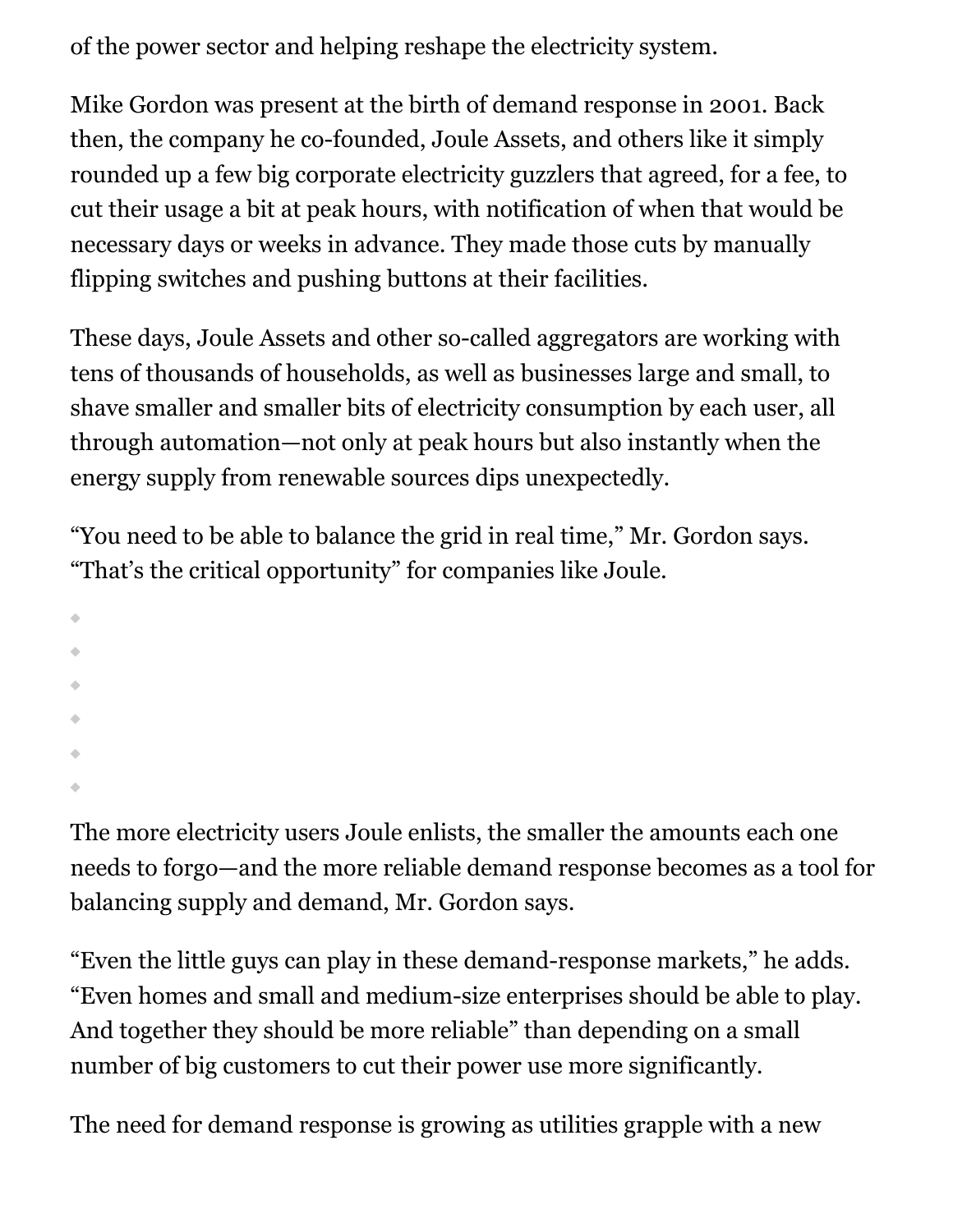challenge: how best to keep energy supply and demand in constant balance on the grid as the supply increasingly depends on fickle renewable-fuel sources.

Utilities long ago figured out how to get consumers and businesses to scale back their electricity use at known times of peak demand, so that the grid isn't overtaxed. But wind and solar power sources aren't so predictable. Winds can die down or the sun can be obscured, sometimes with little or no warning. That puts huge strains on a grid designed for a steady flow of electricity from traditional coal, natural-gas or nuclear generators.

For now, utilities mostly deal with grid imbalances caused by supply disruptions from renewables by contracting with natural-gas-fired or hydroelectric plants to quickly generate more electricity on short notice. But more are turning to demand response for help.

A recent pilot project in Washington state formed a nonprofit aggregator to help balance out the grid system operated by the Bonneville Power Administration in the Pacific Northwest.

The administration has some 6,000 megawatts of wind generation that can unexpectedly disappear if the wind stops blowing, more variability than the hydropower plants at its disposal can easily handle alone. As an experiment, the state last year set up Energy Northwest as a nonprofit to aggregate 35 megawatts of electricity demand it could take off the grid within 10 minutes when called upon.

"There's a heightened interest in demand response" in the region, says John Steigers, who heads the Energy Northwest project.

Energy Northwest tapped a variety of electricity consumers to scale back demand. It minutely lowered the voltage briefly when necessary at 15 electrical substations in the grid for the city of Richland, in southeastern Washington, diminishing the power consumption of 70,000 residents. It also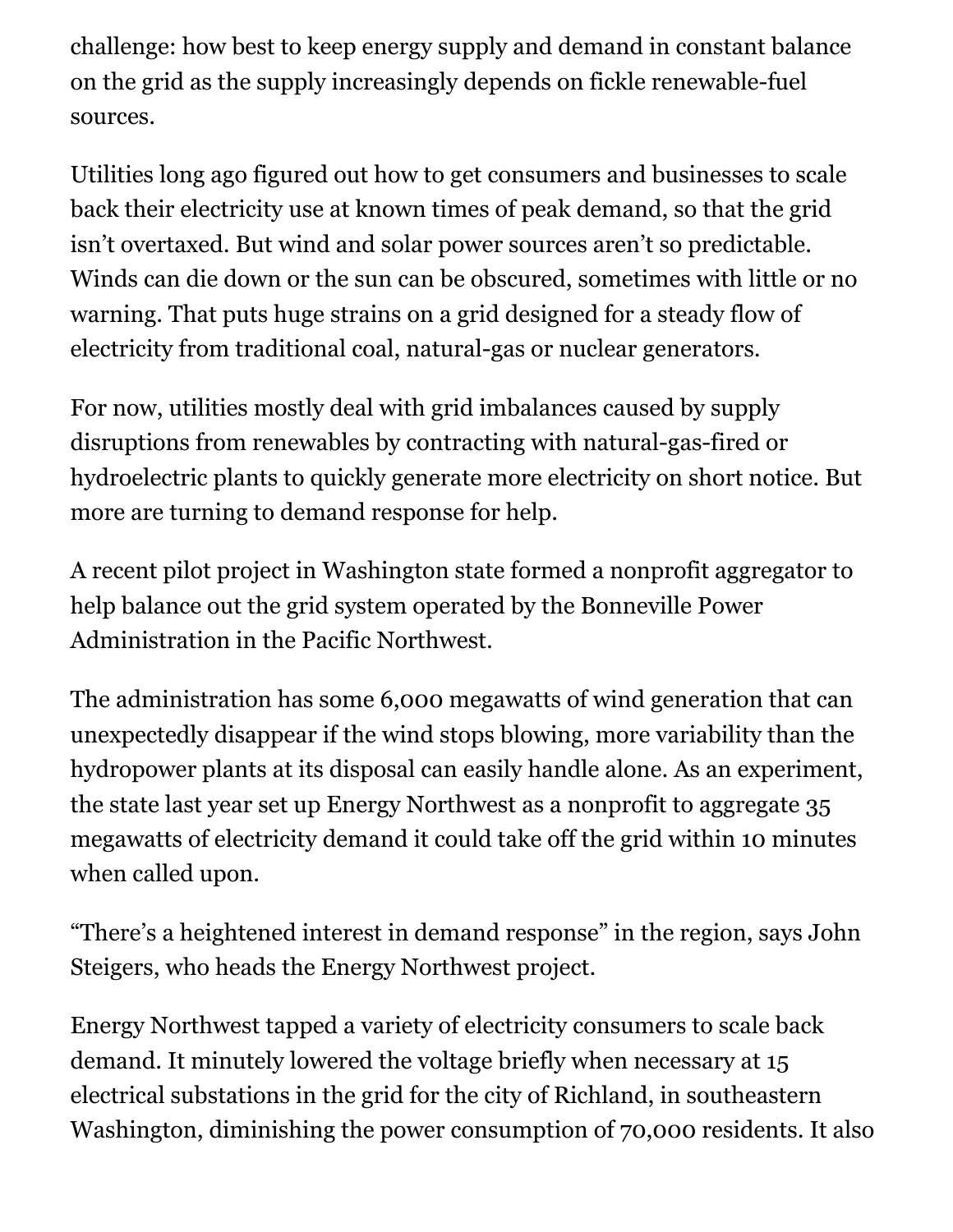## It Pays to Be Flexible

Smart-grid technologies to manage electricity demand could save residential customers 10% to 40% on their bills. Estimated total annual saving for U.S. power suppliers:



Total saving ...... \$13.3 billion

 $<sup>1</sup>$  Shifting energy use from peak to nonpeak</sup> periods

<sup>2</sup> Technical services to help balance supply and demand on the grid on a real-time basis

Source: Rocky Mountain Institute THE WALL STREET JOURNAL.

signed up two paper factories that agreed to allow some of their pulping machinery to be automatically shut down for short periods. And a facility that stores batteries for commercial use and regularly recharges them agreed to cease charging when called upon.

Energy Northwest says it responded to 85 requests for demand cutbacks in the one-year pilot project, and deems 81 of those responses successful, meaning it provided the requested amount of demand reduction within 10 minutes.

The Northwest Power and Conservation Council—an authority set up by Idaho, Montana, Oregon and Washington to plan for the region's power needs—has said the area will need as much as 600 megawatts of such new demand-response resources over the next five to six years, to handle stresses on the grid from both peak demand and unpredictable interruptions in renewable-energy supply.

Already, Energy Northwest has been asked to put together a new demandresponse program to help address

periods of peak demand south of Alston, Ore., without the construction of new transmission lines. And several communities in other parts of the